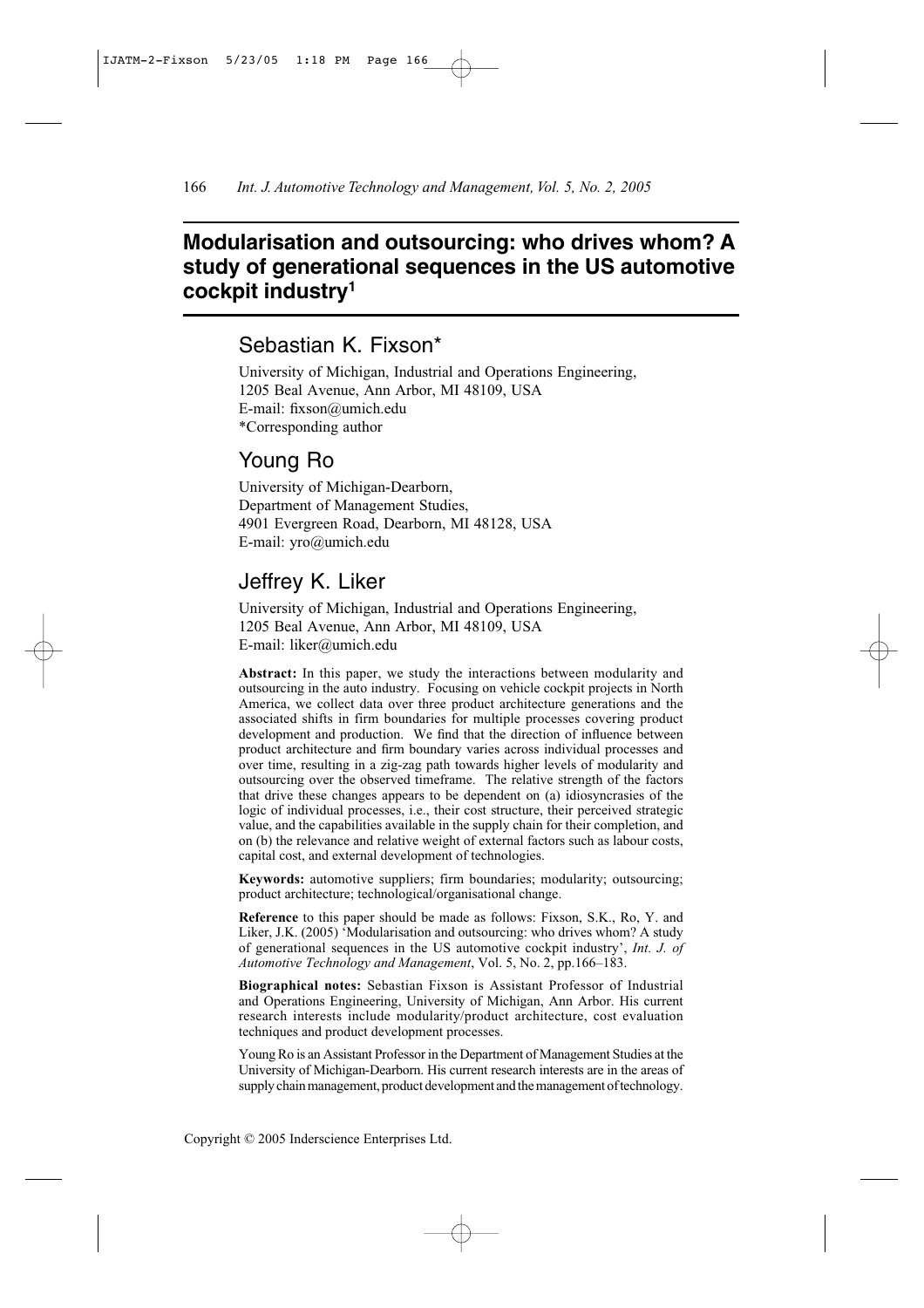Jeffrey Liker is Professor of Industrial and Operations Engineering, University of Michigan, Ann Arbor. He studies lean manufacturing, lean product development, and manufacturer-supplier relations in product development. He is the author of *The Toyota Way*, McGraw-Hill, 2004.

#### **1 Introduction**

Two major recent trends in the global auto industry have been the related movements toward new approaches in supply chain management, in part influenced by the Japanese model, and an engineering move toward the use of modular product architectures. While the extent to which modularity has occurred in the auto industry is still debated, it appears that the versions of modularity that did occur have affected both automakers and suppliers. Modularity has affected the firms' organisational structures, both internal and external, and has helped shape the relationships between automakers and suppliers. At the same time, there is an argument that it is the supply chain structure, and in particular the location of the firm boundary, that contributes to the modularisation of the automobile. This paper aims at disentangling what is the cause and what is the effect between the product architecture and the supply chain structure in the auto industry.

In the past, 'modularity' and 'outsourcing' were investigated predominantly in separate research communities. Modularity has been promoted as a design principle in the engineering community (Kusiak, 1999; Pahl and Beitz, 1996) and outsourcing has been discussed in economics, management, and strategy communities ever since Coase asked more than 60 years ago: why do firms exist? (Coase, 1937).<sup>2</sup>

More recently, however, a research stream has emerged that links these two topics together. For the computer industry, it has been shown that IBM's modularisation of the computer architecture in the 1960s has been a precondition for the emergence and subsequent dramatic expansion of the personal computer industry (Baldwin and Clark, 2000), and the success of the business model of computer maker Dell has been declared all but impossible without taking advantage of the modular computer architecture and novel forms of just-in-time supply chain management (Kraemer and Dedrick, 2001). Similarly, it has been argued that firms can only produce products that exhibit structures that are similar to their own organisational structure, and most firms fail when confronted with the demand to change their own products' architecture in response to competition (Henderson and Clark, 1990). Expanding the organisational aspect beyond the firm to include the whole supply chain, it has been argued that a product's architecture oscillates between modular and integral while simultaneously firms contract and expand their boundaries, i.e. outsource and insource work (Fine, 1998).

While there is ample evidence that product architectures and firm boundaries affect each other in the auto industry, the precise mechanisms remain underexplored. In more general terms, do products design organisations, or do organisations design products? Some argue that only real data can answer this question: 'It is then an empirical question to gauge which causal direction has been stronger over a particular period of time.' (Sako, 2004) With the study on the product development and manufacturing of automotive cockpits in North America, this paper attempts to shed some light on this question.<sup>3</sup>

The paper is organised as follows. In the next section we present the state of the discussion in the literature on the causal link between product architecture and firm boundary. The literature is presented in three camps: one that emphasises the causal link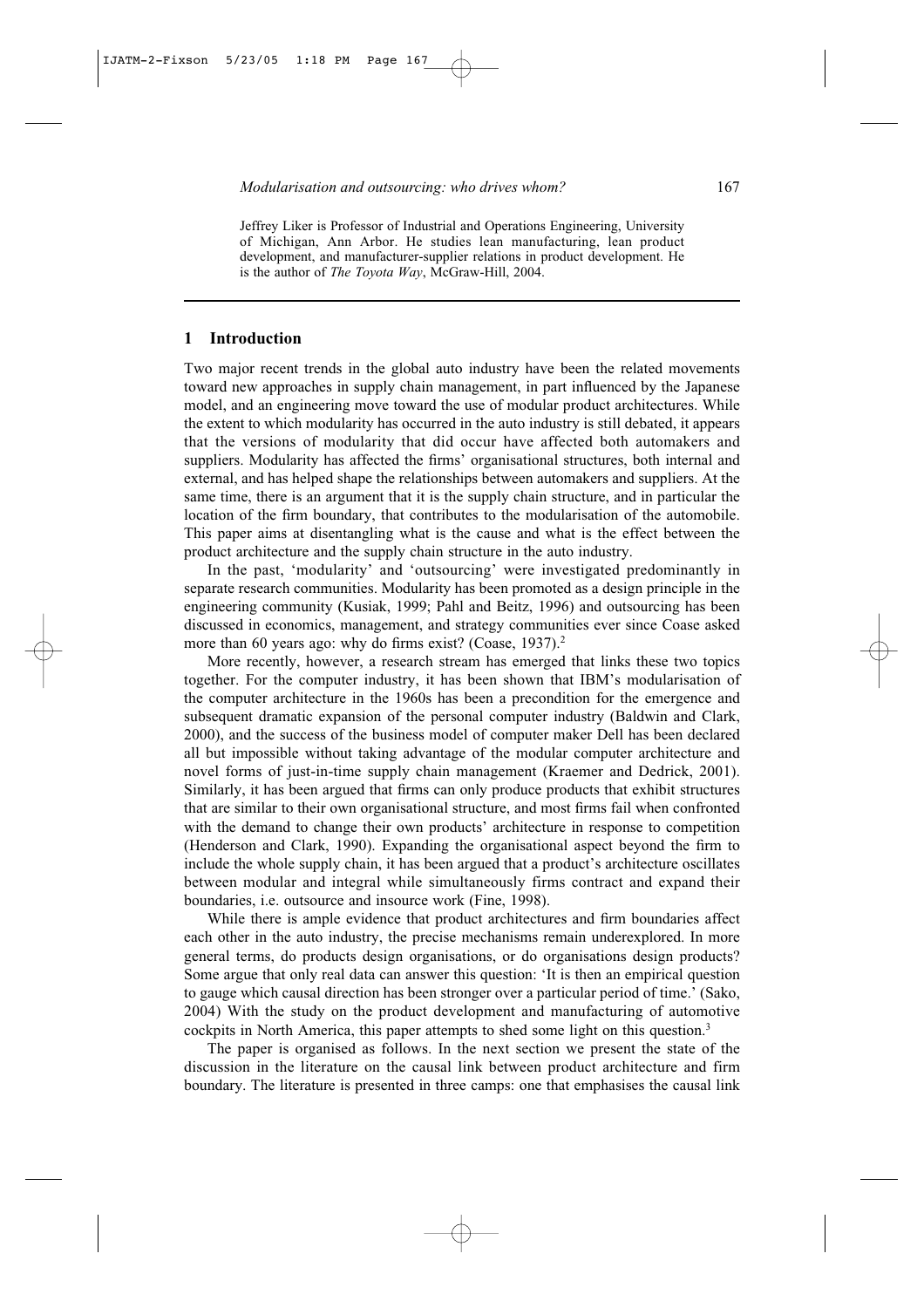running from product architecture to organisational architecture, another that stresses the reverse orientation of the link, and a third that promotes a view of simultaneous interactions. Next follows the description of our multiple case studies on automotive cockpits in North America. We find that the reality is much messier than most simple models suggest. Not only do we find interactions of various degrees for different sub-processes, it also seems that there are powerful external forces that drive both variables. Finally, our observations indicate that the entire automotive industry is in a massive transition phase, and despite observing cases over a period of almost a decade, we must be cautious and interpret our findings more as a snapshot than a true longitudinal study. We conclude with implications for future research and management practice.

#### **2 Background and literature**

The topics 'modularity' and 'outsourcing' have been individually discussed extensively in their various disciplines. With respect to products, modularity represents a characteristic of a product's architecture. Choosing a product's architecture is a central task in the conceptual design phase during product development. Consequently, a number of design engineering and product development textbooks discuss how to choose a product architecture, including the relevant issues surrounding modularity (Kamrani and Salhieh, 2002; Ulrich and Eppinger, 2000).

The question that underlies the issue of outsourcing, whether a firm chooses to do work in-house or to give it to a supplier has also been discussed widely in multiple disciplines under the heading of firm boundaries. A firm's boundaries determine the content of work the firm does on the inside relative to what remains outside as well as the number and type of interactions the firm has with its environment. Consequently, researchers in fields ranging from management to economics have focused on this issue (Fine and Whitney, 1996; Holmstrom and Roberts, 1998; Pisano, 1990; Williamson, 1985).4

Our intention with this paper is to focus on the *interactions* between product architecture and firm boundary. The existing constructs for these interactions in the literature can be clustered into three categories (Figure 1). In the first category, the causality runs from product architecture to firm boundary (A). In other words, a product's architecture affects the type and location of the firm's boundary. The second category represents the reverse argument: the attributes of the firm's boundary impacts on the product's architectural characteristics (B). Finally, the third category presupposes that both issues influence each other simultaneously (A+B).



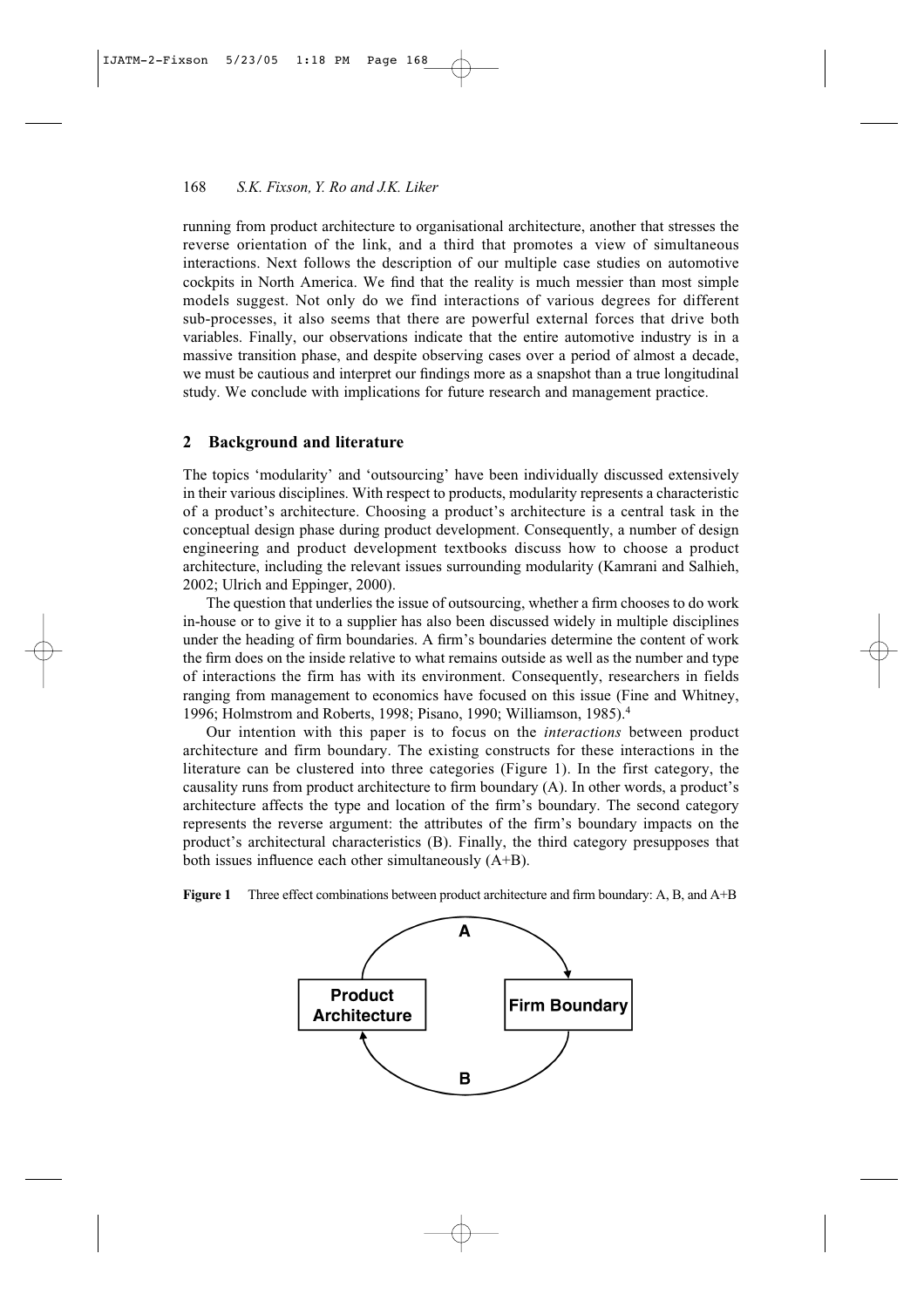### *2.1 Product architecture affects firm boundary*

IJATM-2-Fixson 5/23/05 1:18 PM Page 169

The general idea that a firm's organisational structure over time mimics the structure of the products it produces has been extensively investigated. With respect to a firm's internal organisational structure this phenomenon has been identified as representing an advantage in stable environments (Sanchez and Mahoney, 1996), and being a disadvantage if competitors introduce products with a different product architecture (Henderson and Clark, 1990).

In either case, the underlying rationale is that a product's architecture determines the processes required to develop and produce the product, and in turn, contributes to the definition of the firm's organisational structure, including its boundaries. The classic example is IBM's decision to introduce the System/360 with a modular structure (Baldwin and Clark, 2000). Once IBM had designed the system with a modular product architecture, it became possible for independent manufacturers to provide individual components to customers. Market forces led to driving down prices for individual components, such as hard drives, which could be mixed and matched and eventually became commodities. Leaving aside for a moment the question as to what extent this outcome was intentional by IBM, the causality runs from, firstly, defining a product's architecture to, secondly, establishing firm boundaries of certain types and at certain locations. The conclusion in general terms is that a modularisation of the product architecture results in the outsourcing of components and processes.

In a recent paper, Baldwin and Clark provide the underlying reason for this interpretation. They understand every production system as a network of tasks and transfers. Transfers are necessary in every system that is beyond the cognitive limitation of a single individual. Only a subset of the transfers, however, falls into the category of what economists call 'transactions'. Baldwin and Clark argue that for a transfer to become a transaction it needs to be standardised, countable and evaluated. The actions that make it possible to agree upon the content of the transfer (standardised), that make it possible to count whatever is to be transferred (countable), and that make it possible to measure the quality of what is transferred (evaluable) are design decisions. Thus, design decisions translate into tasks that can either be encapsulated, i.e. they become independent of each other, or they are interdependent with other tasks. Baldwin and Clark understand the firm itself as an encapsulated system defined by design decisions: 'Firms are a form of encapsulated local system, thus the location of transactions and contracts perforce defines the boundaries of firms.' (Baldwin and Clark, 2003)

There is some empirical evidence for this interpretation, albeit not across the board. In his empirical study of the computer notebook industry from 1992 to 1998, Hoetker investigates whether the level of dependence of a subsystem on the rest of the product (he defines the increase in size of a flat panel display as a non-modular innovation, and the increase in resolution as a modular innovation) affects the supplier selection of the buyer. While he finds that product modularity allows quicker reconfiguration of the supply chain, his findings do not support that this kind of product modularity drives outsourcing (Hoetker, 2003). On an industry level, some argue that a defacto standardisation of the bicycle into a modular product architecture has resulted in the fragmentation of the industry with the consequence that no one firm is sufficiently powerful to change the prevalent product architecture. Galvin argues that this situation has caused the product architecture to remain constant as a modular architecture (Galvin, 1999).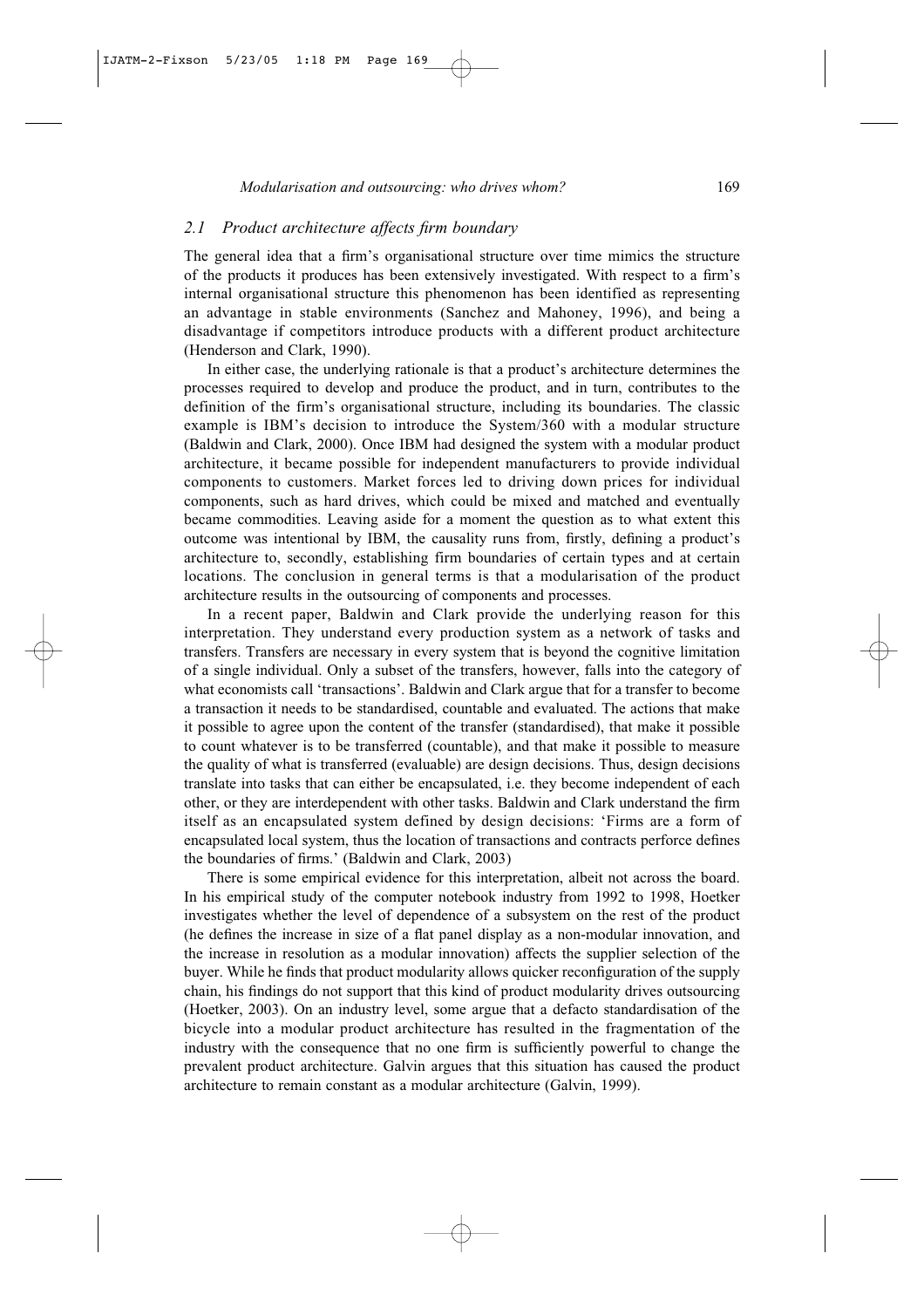#### *2.2 Firm boundary affects product architecture*

The central line of argument in this case focuses on the influence that the firm boundary exercises on the product architecture. It has been proposed that systems try to adapt to external forces to increase their level of fitness with respect to demands from their context. For example, Schilling suggests that systems migrate toward or away from increasing levels of product modularity as a reaction to factors such as heterogeneity in inputs and demands, in addition to inherent system characteristics (Schilling, 2000).

As external forces Schilling defines the degree of heterogeneity of input and demand. If a multitude of suppliers exists and offers a wide variety of technologies, the product architecture will migrate to higher levels of modularity to take advantage of the situation. To the extent to which the firm boundary choice represents the available capabilities – and this is precisely the situation in a supply chain  $-$  it is the location (and type) of firm boundary that translates into a force that drives the product architecture toward or away from higher levels of modularity.

Similarly, higher levels of demand heterogeneity often require a variety of sales channels, customer relations, etc., which, in turn, exercise pressure to modularise the product. One phenomenon that has been suggested as a mechanism that can cause these shifts in demand is the ratio of product performance provided by the firm relative to the product performance demanded by the market. If the performance provided is significantly better than that which the mainstream market can absorb, the favoured product architecture switches from non-modular to modular one (Christensen and Raynor, 2003).

#### *2.3 Product architecture and firm boundary affect each other*

The third category of interactions assumes that both product architecture and firm boundary affect each other simultaneously. For cases studied in the automotive industry, researchers have argued that there is a reciprocal relationship between product architectures and organisational structures.<sup>5</sup> At the supply chain level, a model has been suggested that describes product architectures and firm boundaries complementing each other. The model incorporates a feedback mechanism that ensures that the entire system oscillates between modular products in horizontallly stratified supply chains and integral products in vertically integrated supply chains (Fine, 1998).

In his model, labelled 'the Double-Helix of Business', Fine explains that this joint oscillation between integral and modular stages is driven by three forces from each side. According to this model, relentless entry of niche competitors, the challenge of keeping ahead of the competition across many dimensions of technology and markets required by an integral system and the bureaucratic and organisational rigidities that often settle upon large, established companies, all drive an industry to a horizontal stage with modular products. On the other hand, if technical advances in one subsystem make that subsystem the scarce commodity in the chain, if market power in one subsystem encourages bundling with other subsystems, or if market power in one subsystem encourages engineering integration with other subsystems to develop proprietary integral solutions, then the system moves to products with integral architectures in a vertically integrated industry structure. All forces exhibit first increasing and then decreasing strength the closer they come to achieving their goal. As a result, neither the state of product architecture nor the associated industry structure is permanently sustainable. This effect keeps the oscillation alive.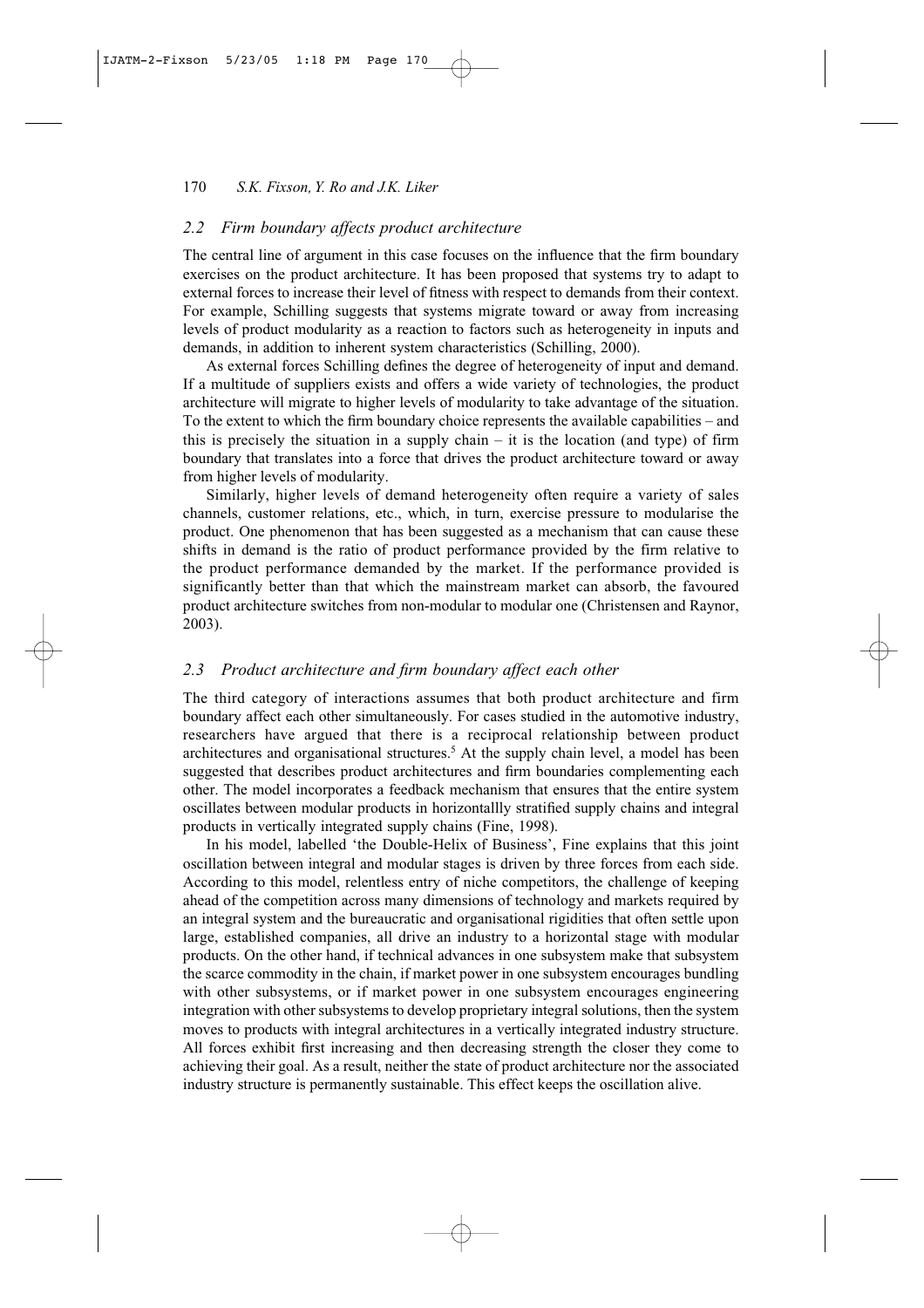Fine argues that entire industries cycle through this double helix. To the extent that most industry participants' ability to shape their industry is limited, they are required to 'swim with the stream'. Not adjusting to this ever changing environment, a firm may find itself in a trap represented by a misfit between product structure and industry structure (Chesbrough and Kusunoki, 1999).

The frameworks and models in all three categories produce powerful insights into the intertwined nature of product and industry structures. To extend our understanding of the detailed mechanics of the processes that link these two areas, we studied them in detail across 18 projects in the US automotive interior supplier industry.

#### **3 The case of automotive cockpits in North America**

#### *3.1 Research setting*

In order to address the question of causality between changes in product architecture on one hand, and shifts of firm boundaries on the other, one would want to study data for both constructs over time. In the ideal case sequences of events would demonstrate directions of causality; or, at the minimum, it would lead to excluding one direction of causality.

We focus with this study on a large, complex component to allow for sufficient change in product architecture. Automotive cockpits are currently a prime candidate for such a study because they have experienced various degrees of 'modularity' over the past decade. We call a cockpit the sum of components that include the instrument panel, instrument cluster, HVAC (Heating, Ventilating, Air Conditioning), Audio, AC electronic controls, wiring harness, steering wheel/column, airbags, cross-car beam, and some smaller components such as ducts, glove box and bezels/trim components.

Our unit of analysis is the individual cockpit development project because it is the level at which firm boundaries are determined anew for every project. Our research design is based on multiple case studies with data collected retrospectively at a point in time. We collected data on 18 development projects from six different companies.<sup>6</sup> In each company, we studied cockpit development across three different product architecture generations. Given the sample size, our sample is not representative in a statistical sense. However, we believe it does provide some insights into the mechanics at work between product architecture and firm boundary in this industry for several reasons. Firstly, on the firm level, our data set covers all major companies active in the automotive cockpit industry in North America. Secondly, on the project level, while our sample is not random – data accessibility issues made this impossible – we asked the participants to provide us with data on a project 'typical' for each of the three generations. In addition, the sample covers both SUV and car programmes, as well as large and small volume productions. The data were collected through a questionnaire and multiple face-to-face interviews in each company. In all cases we clarified data with follow-up phone interviews. To allow for meaningful cross-case comparisons, we constructed measures that approximate the two constructs 'product architecture' and 'firm boundary' as well as a number of control measures.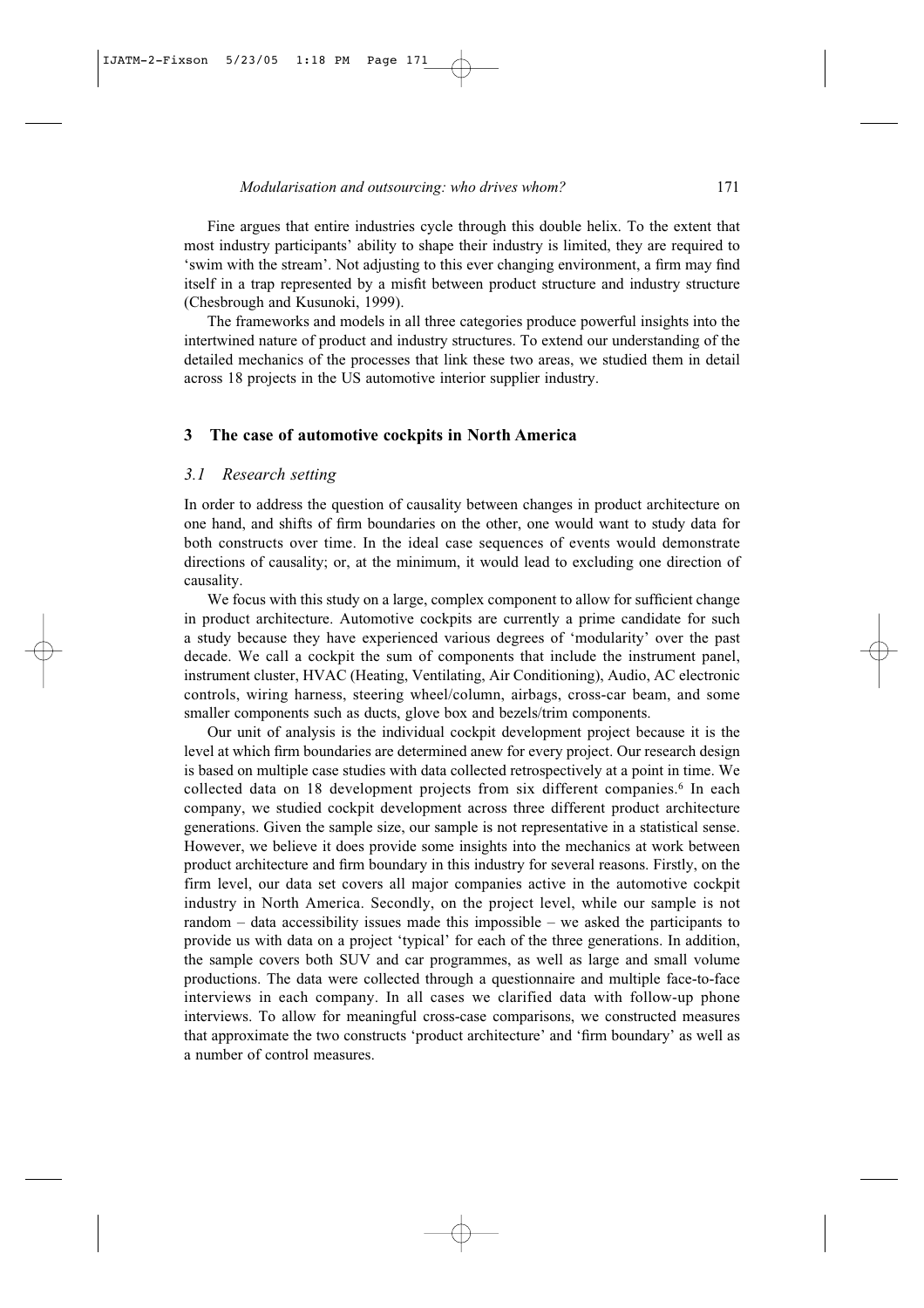#### *3.2 Measures*

#### *3.2.1 Product architecture*

The precise determination of various degrees of modularity has proved very difficult, mostly due to the fact that multiple product characteristics are often subsumed under the heading modularity and the weight of these individual characteristics is strongly context dependent (Fixson, 2003). To overcome this obstacle, we defined three generations of product architectures. The three generations stand for three different levels of modularity, albeit specific to the product under investigation. The first generation (termed generation 0) represents the rather integral product architecture that has been used for decades in which the automaker (customer) engineers the product, buys components, and then installs the components individually and sequentially while the automobile travels down the assembly line. In contrast, cockpits of generation 1 are designed to be pre-assembled off the main assembly line. After assembly and test completion, they are attached to the automobile essentially in one piece. The main difference between generation 0 and generation 1 is a change in the design of the interface *between* the cockpit and the rest of the vehicle that allows the separate cockpit assembly. Internally, the cockpits are fairly similar in architecture. In contrast, it is primarily the *internal* structure of the cockpit that is affected by changes between generation 1 and generation 2, while the external relationships between cockpit and vehicle are comparable for these two generations.

While these three generations of product architectures appear to be coarse measure of modularity, we found that this three generation framework closely resembles how industry experts view the development of automotive cockpits. This helped to increase the comparability of our data across firms.

#### *3.2.2 Firm boundary*

Previous research has treated the location of the firm boundary often as an integer decision. For example, the decision to acquire or to license a technology can be interpreted as a decision to locate the firm boundary (Schilling and Steensma, 2002). To add a higher level of precision we decided to measure the distribution of the total work. We asked the participants for the percentage of work content delivered by the different supply chain participants. We collected these data individually for four different phases of product development (concept, design, engineering and testing/validation), as well as for parts fabrication, assembly and supply chain management. While the exact percentage values represent less precision than the data seems to provide, it is the trends reflected in the changes across product architecture generations that we are interested in.

#### *3.2.3 Controls*

To ensure comparability across development projects we collected data on a number of control variables. These are not controls in a statistical sense as the sample size is too small for any such statistical adjustment. But they do allow us to consider alternative explanations for the patterns we observe. We asked for the *duration* of the total development project as well as the individual development phases. Further, in order to control for differences in work content we asked for the fraction of *new components*, as compared to so-called carry-over components from other vehicle programmes. We also asked to identify the *vehicle type*, i.e. car or SUV, in order to allow us to compare size of the vehicles (and consequently their cockpits) as well as to account for fundamental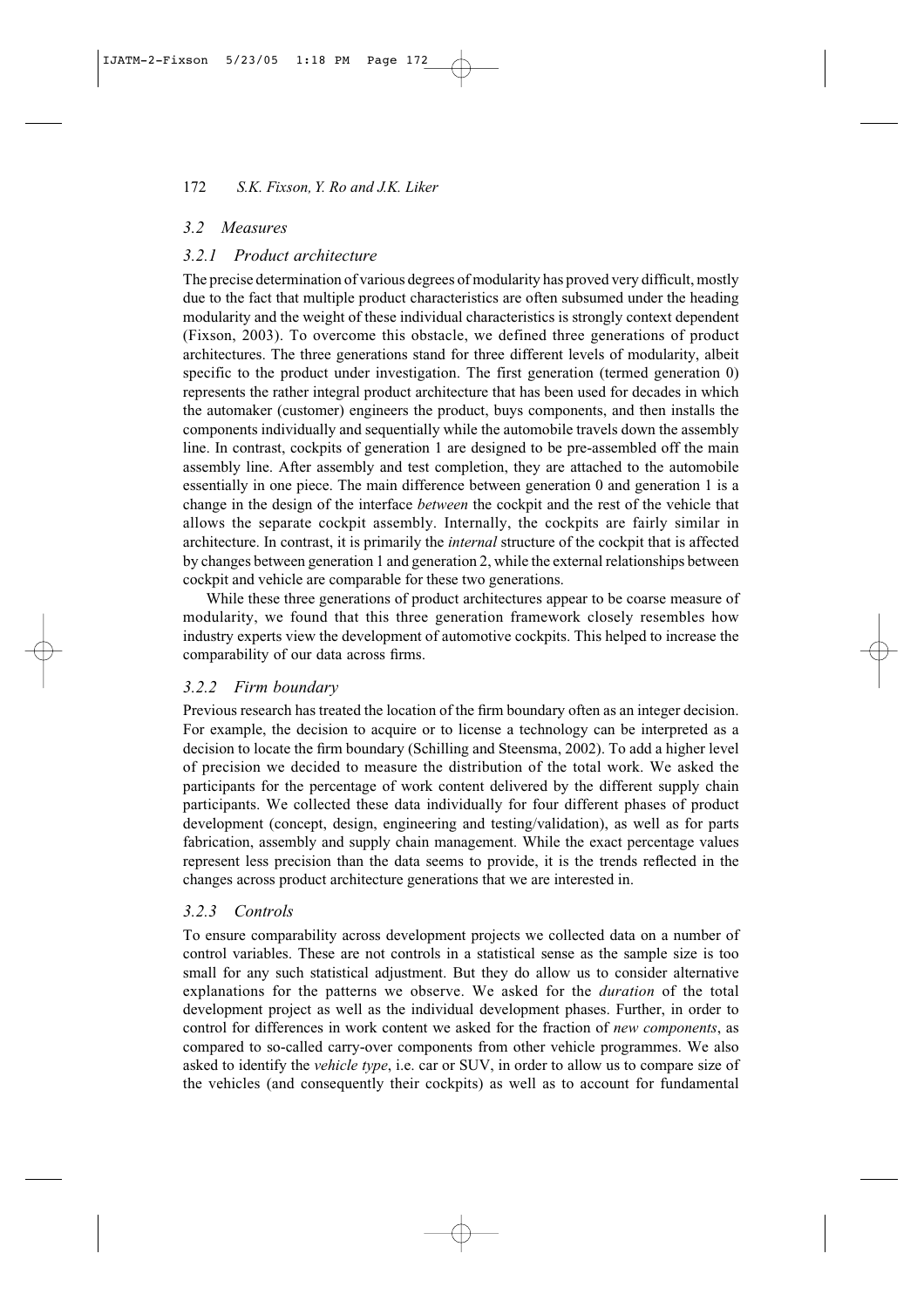differences in overall vehicle architecture (Trucks and SUVs historically exhibit fewer integrated body structures). Finally, we asked how *responsibilities*, such as compensation for R&D efforts and warranty, are distributed among supply chain partners.

#### *3.3 The data*

The data of project start dates show that the industry as a whole has been progressing from cockpits with product architectures of generation 0 to those of generation 1 and towards those of generation 2. However, this progression is partially uneven across firms with respect to its timing. To some extent this unevenness is a consequence of our anchoring the three generations in technical descriptions of the product architecture rather than in particular time periods. In each generation we identified one vehicle programme as an outlier with respect to its start date. In generations 0 and 1, these are vehicle programmes with significantly later start dates. The vehicles of these programmes are mid-size sedans with large production volumes. These relatively generic but high-volume vehicle programmes are typically the programmes that change last. In generation 2, the outlier is a programme that starts significantly earlier than the other five programmes of this generation. The explanation for this effect is that this vehicle programme was a test case for the company, and to some extent for the industry as a whole. Treating these three projects as outliers makes the progression across the three product architecture generations visible (Figure 2).

#### Figure 2 Project start dates (n=6 for each generation)



With respect to the length of the total development time, all projects show similar numbers. The length of generation 0 development projects averaged 3.7 years, of generation 1 projects 3.4 years, and of generation 2 projects 3.8 years (Figure 3). The slightly longer duration of the longest project of generation 2 (as compared to the longest of generations 0 and 1) is explained by the fact that that project was the company's first project. It is the same project that was started significantly earlier than all other generation 2 projects.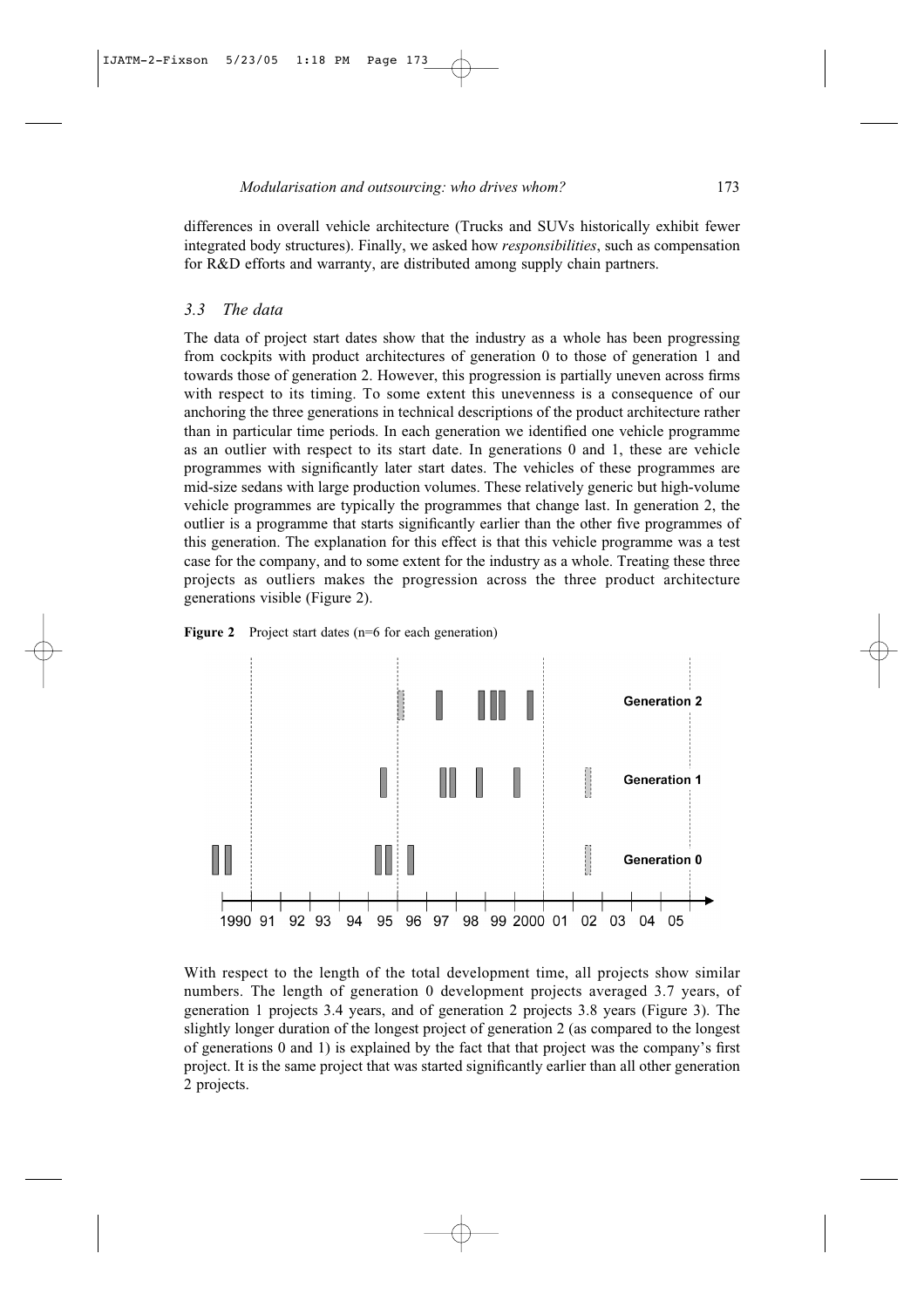



**Figure 3** Project durations (n=6 for each generation)

If distribution of work content is a proxy for the location of firm boundaries in a supply chain, Figure 4 shows how the firm boundary shifts in product development across the three different product architecture generations.<sup>7</sup> We show the percentage of work in each phase by tier level from the automaker (OEM), to its direct suppliers (1st Tier), to their suppliers (2nd Tier). While – from the OEM's perspective – the overall trend is towards greater outsourcing, this trend is uneven across product architecture generations, i.e. across different levels of modularity, and is uneven across different sub-processes in product development.



Figure 4 Firm boundary shifts in product development across three product architecture generations

Generation 0 Generation 1 Generation 2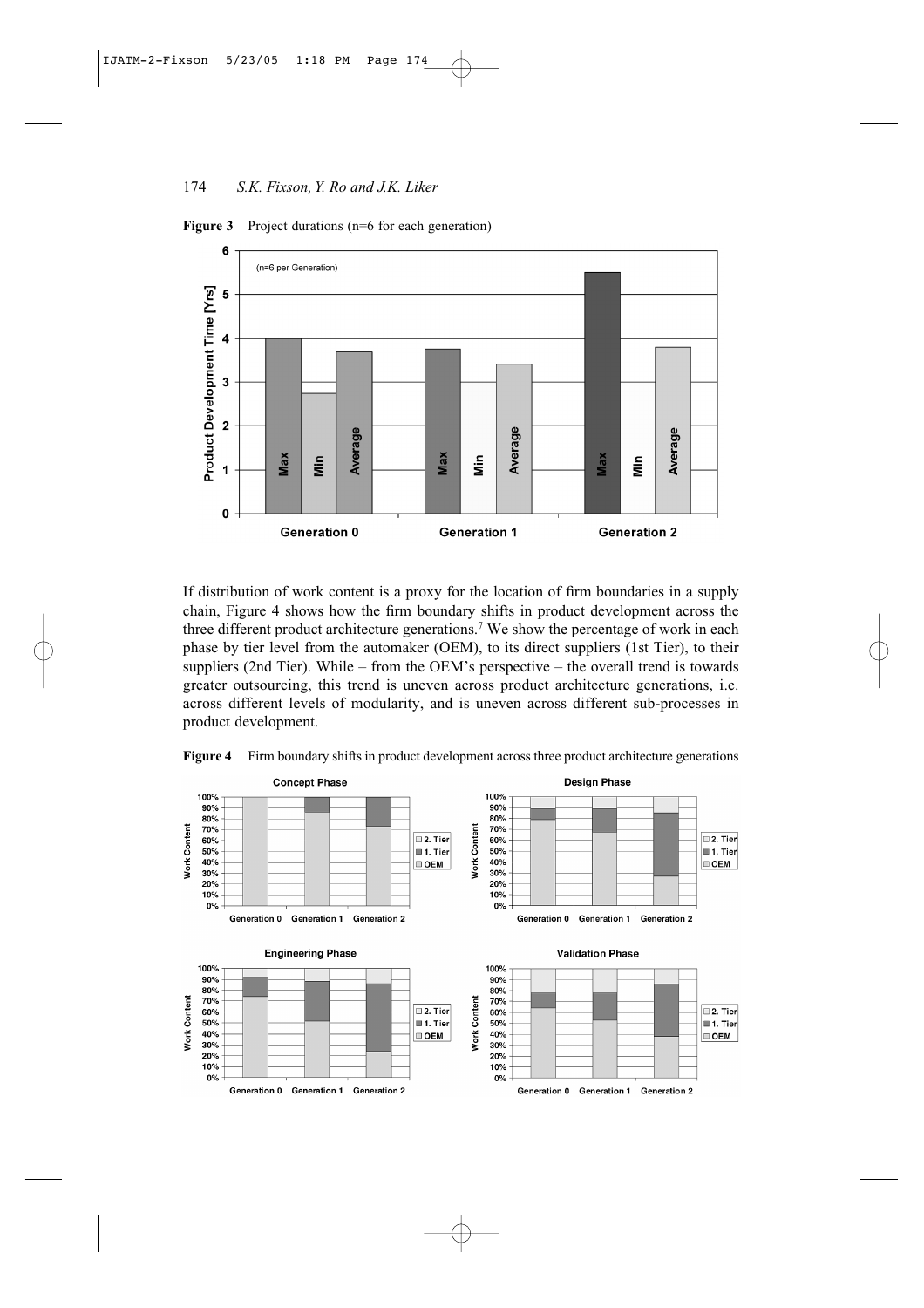Despite the changes in product architecture, the OEMs seem reluctant to outsource much of the concept work. On a generation 2 project, the OEM still conducts, on average, 73% of the concept work. In contrast, the work conducted during the design and engineering phases has been shifted to a much larger degree up the supply chain. For generation 2 projects, the 1st tier supplier conducts on average 58% of the design work and 62% of the engineering work, while the OEM's contributions have shrunk to 27 and 24%, respectively. The remaining work is provided by 2nd tier suppliers. Concerning the fourth phase of product development, testing and validation, the OEMs are more cautious with respect to outsourcing the work of this phase, compared to the design and engineering phase. Nevertheless, the validation phase also illustrates a clear trend towards shifting the work from OEMs up the chain to the suppliers. The shifting is being done principally to the first tier suppliers with relatively little change from the perspective of the second tier.

We also collected work distribution data for two sub-processes of manufacturing: parts fabrication and assembly (Figure 5). The data show that parts fabrication had been outsourced before the product architecture change was first observed. In generation 0, on average, 1st tier and 2nd tier suppliers conducted about 50% of the work each. In generation 1 and generation 2 projects, this balance slightly shifts towards the 2nd tier suppliers. The view on assembly presents a split picture. We asked for work content distributions for two different assembly processes: the separate assembly of the cockpit and the assembly of the cockpit into the vehicle. With respect to the cockpit assembly, the majority of the assembly work was outsourced, i.e. moved from the OEM to the 1st tier supplier, between generation 0 (28% work content provided by 1st tier supplier) and generation 1 (88% work content provided by 1st tier supplier). In generation 2 projects, this number climbs, on average, to 97%. For cockpits of generations 1 and 2, there is an additional assembly process: to insert the pre-assembled cockpit into the vehicle. In generation 1 projects this work is exclusively conducted by the OEMs. In generation 2 projects, 1st tier suppliers provide, on average, 17% of the work.







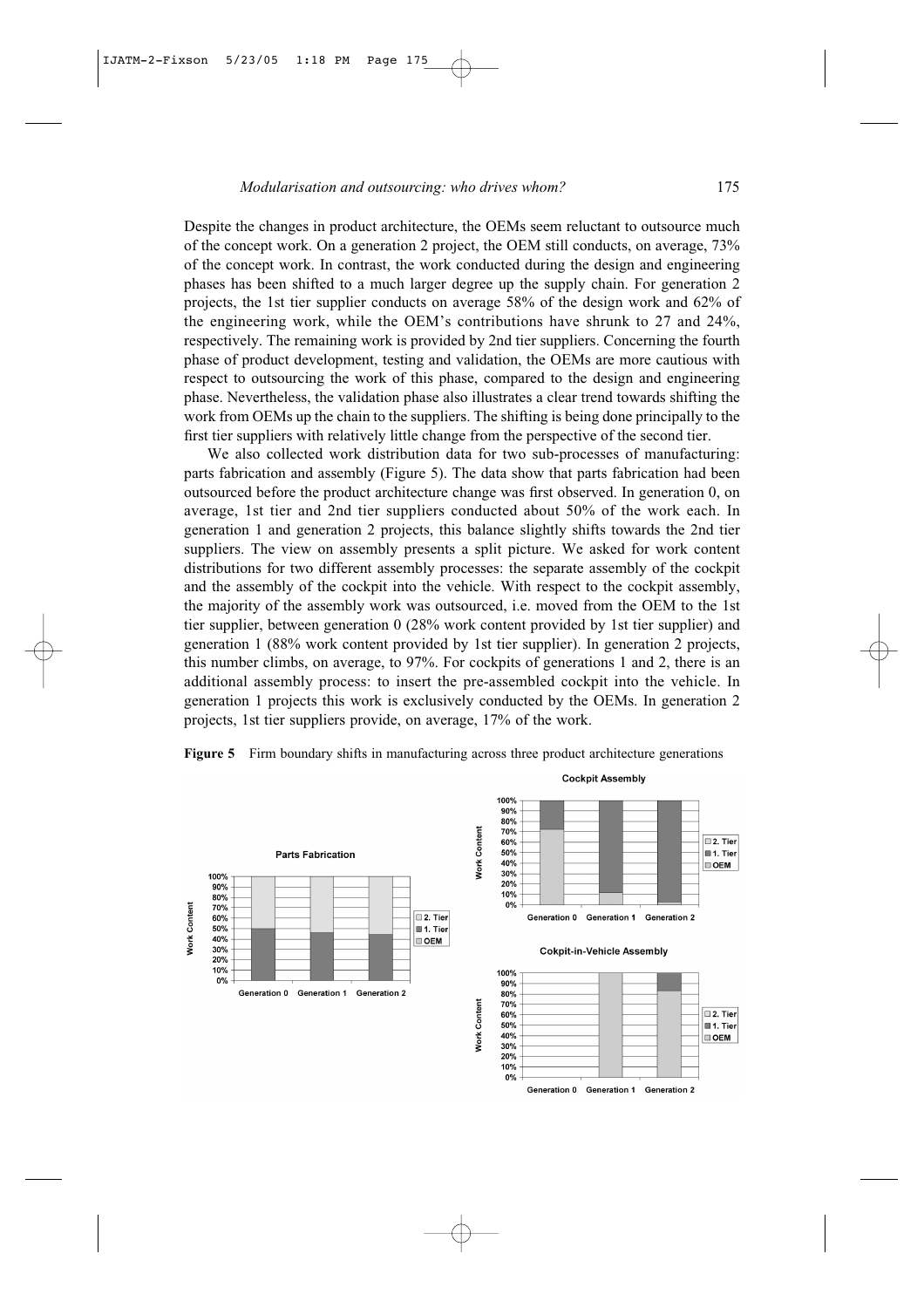The third set of data we collected is concerned with the distribution of work content, i.e. the location of firm boundaries, for supply chain management. We asked for data on two sub-processes: programme management and logistics (Figure 6). Across the three product architecture generations, programme management was handed over almost completely from the OEMs to the 1st tier suppliers. First tier suppliers increased their share of programme management work, on average, from 17 to 41 to 78%. Logistics, the work concerned with shipping the material was handed up the supply chain even further. An increasing share of this work is provided by specialist logistics companies. They increased their work content share across the three product architecture generations from 16 to 33 to 45%, respectively, while 1st tier suppliers share first increased from 24 to 48% but then levelled off at 41%.





Whereas the first three data sets were concerned with the distribution of responsibilities (work content), a fourth data set was collected concerning the distribution of decision authority. In early test interviews it became apparent that the issue of sourcing authority, i.e. the power to decide who among other suppliers (1st and 2nd tier) will supply components and subassemblies, is extremely important to the cockpit suppliers. The data we collected allow two insights (Figure 7). Firstly, across all three product architecture generations there is only a limited shift of sourcing authority from the OEMs to the suppliers. Secondly, the perception of the extent of delegated sourcing authority differs significantly between OEM and suppliers.<sup>8</sup> While the OEM sees almost 40% of the sourcing authority delegated to suppliers in generation 2 projects, the suppliers, on average, report being given the sourcing authority for only 15% of the components.

#### generations Sourcing Authority (n=5 suppliers) Sourcing Authority (n=1 OEM) 100% 100% 90% 90% 80% 80%

Figure 7 Firm boundary shifts in sourcing authority across three product architecture

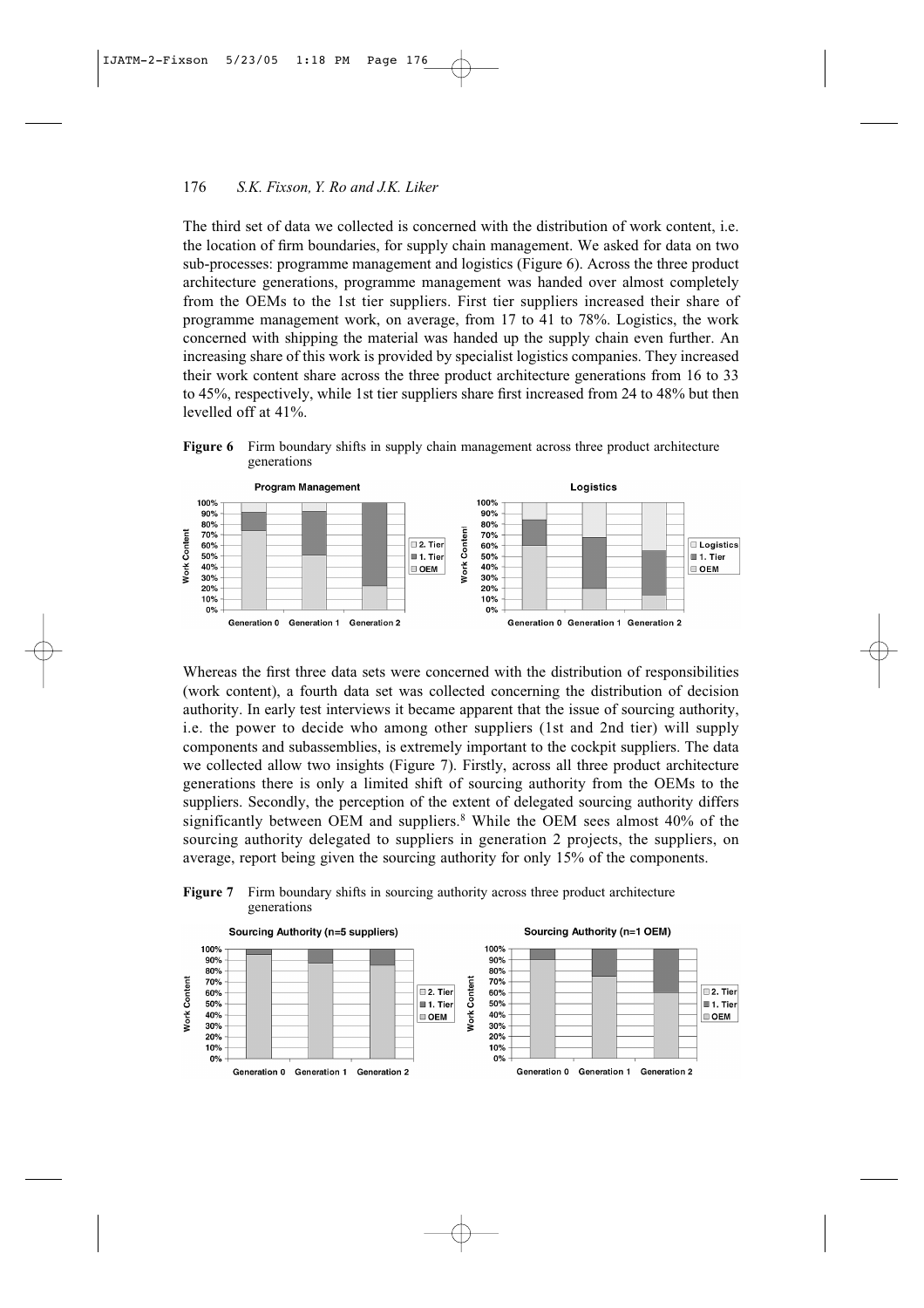### **4 Discussion: The dynamics between modularity and outsourcing**

Our objective with this paper has been to determine how modularity in the product architecture affects the organisational structure with respect to the firm boundary location, and vice versa. More specifically, we were interested in the direction of causality between product architecture change and firm boundary shifts.

While the classic make-or-buy question often reduces the outsourcing decision to a decision affecting a single process, mostly production, i.e. a company needs to determine whether to make a certain product inside or to buy it from suppliers, for the case of the automotive industry it has been argued another important dimension needs to be added: whether to modularise the product (Sako and Murray, 1999). In the Sako and Murray framework, OEMs can follow three different paths from integral products that are produced in-house to modular products that are mostly outsourced. On path 1, the OEM first modularises the product and then outsources its production. Path 2 suggests the reverse order: first outsourcing, then modularisation. Finally, the third path suggests simultaneous outsourcing and modularisation. While conceptually a powerful model, our data show that it masks too much of the idiosyncrasy of the many individual processes that are required to design, produce and deliver a complex product such as an automobile. Consequently, we discuss the sequence of change in product architecture and firm boundary location for each process individually.

For the four phases of the process *product development* a mixed picture emerges. If the product architecture change from generation 0 to generation 1 is understood as creating a weaker interdependence between the cockpit and the rest of the vehicle (one aspect typically subsumed under modularity) and the product architecture change from generation 1 to generation 2 as creating stronger interdependencies *within* the cockpit (another aspect often subsumed under modularity) then it is the first change that needs to happen *before* significant outsourcing can occur in the design and engineering phases. In contrast, neither step of modularisation has a significant effect on shifting the concept phase work from the OEM to the supplier. In the words, of the above named three-paths framework, design and engineering follow more of a path 1 model, while concept work does not follow any of the three paths. On the other hand, one could argue that all phases of product development follow the third path because they all constitute changes in product architecture (modularity) and at least small shifts in work content (outsourcing), albeit to varying degrees. It seems that all phases follow rather a zig-zag path of modularisation and outsourcing, than one of the three cleanly identifiable ones.

Several reasons seem to cause these zig-zag paths, and the deviations among them. During the interviews, we were told that one driver for outsourcing is how the OEMs perceive:

- $\bullet$ the strategic value of any particular phase
- $\bullet$ the available capability from the suppliers.

Concept and Validation/Integration are perceived by many OEMs as the core competence of the auto companies.9 Similarly, most OEMs do not trust the suppliers to have the capability to completely develop larger chunks of the automobile, such as the cockpit, by themselves. The suppliers are forced to build up the reputation for having these capabilities one step at a time: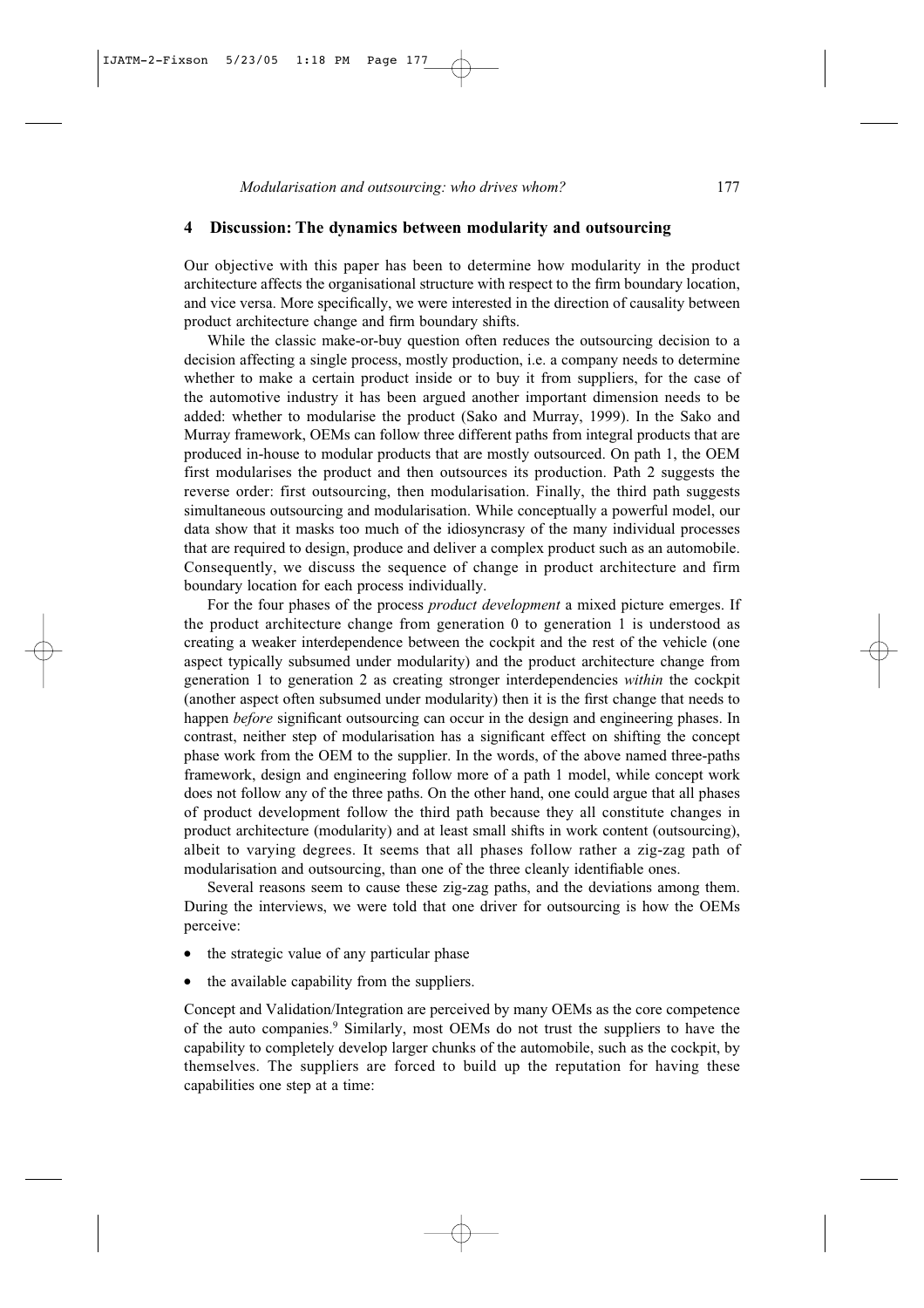"The OEM first trusts us to build parts for them, and then to sequence for them. Then to design and engineer and source and manage suppliers is the biggest jump. Typically you have to build trust." (1st tier supplier manager)

The wave of mergers and acquisitions among the 1st tier auto suppliers throughout the 1990s to assemble these capabilities can be explained by this view of the OEMs of the suppliers' capabilities (or the lack thereof).

With respect to the processes of *production*, i.e. parts fabrication and assembly, the picture is much clearer. The process parts fabrication had been outsourced to 1st and 2nd tier suppliers long before the advent of modularity (if generation 0 is interpreted as the absence of modularity). In addition, there is very little shift of work content detected across the three different product architecture generations. The processes *cockpit assembly* and *cockpit-in-vehicle assembly* on the other hand show very different paths. Cockpit assembly was almost entirely outsourced once the first step of modularisation was accomplished. In contrast, cockpit-in-vehicle assembly, which only became necessary (and possible) once the cockpit was separately pre-assembled, was only marginally affected by the further modularisation of the cockpit. In the above cited framework, for parts fabrication we observe only the latter part of path 2, whereas cockpit assembly largely follows path 1, and cockpit-in-vehicle assembly really follows neither path. In sum, in production, shifts in firm boundary seem to be ahead of changes in product architecture (with the exception of cockpit-in-vehicle assembly).

There seem to be two, primarily financial, reasons that can explain these findings. For most of the 1990s the US automakers tried to improve their financial measures on Wall Street in order to compete with the dot.com world and more profitable competitors for capital. One of these measures, return on assets (RoA), improves if either the returns increase or the assets are reduced. To increase returns one can either increase revenue or reduce costs. To increase revenue was a difficult proposition in the competitive market in the US, but cost reduction was perceived to be attainable by taking advantage of lower labour costs at the suppliers, relative to the OEMs. The second way to improve RoA is to decrease assets. A shift of expensive assets (tools, machinery) from the OEMs' books to the suppliers' would have this effect. As one former OEM modularity manager put a major motivation for the strategy: 'We want to reduce our investment and reduce our assets.'

For the process *programme management* a trend towards outsourcing simultaneously to changes in product architecture can be observed. In the Sako and Murray framework, this constitutes a path 3 model. The data for *logistics* show a similar trend, although with a stronger component towards outsourcing, i.e. a slight shift to a path 2 model. The main driver behind these trends appears to be the advantage of lower labour costs that the OEMs perceive to be prevalent at 1st tier suppliers and logistics providers.

Taken together, the sequences of product architecture changes and firm boundary shifts that our study reports demonstrate that there is not a simple unidirectional effect that modularity has on the organisational structures (intrafirm and interfirm) of the supply chain, or the organisational structure has on product modularity. Rather, we find that in most cases there is a two-way relationship between both aspects, and the relative strength of the forces in the two directions can change over time, resulting in a zig-zag path towards higher levels of modularity and more work content being outsourced. The relative strengths of the factors that cause product architecture changes to affect firm boundary locations and vice versa (and, consequently, the direction of their sum) are dependent on: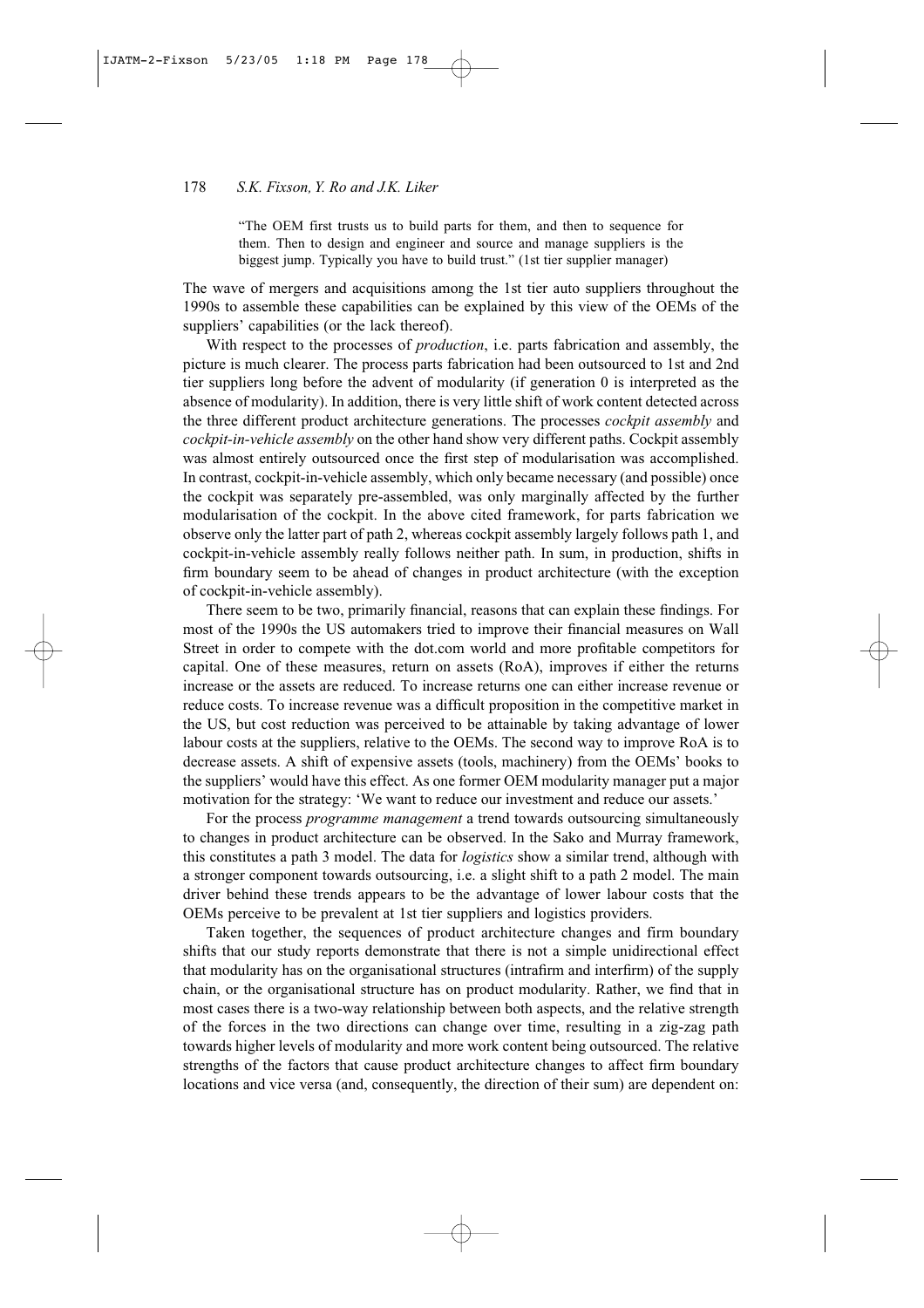- $\bullet$  idiosyncrasies of the logic of individual processes, i.e. their cost structure, their perceived strategic value, and the capabilities available in the supply chain for their completion.
- $\bullet$  the relevance and relative weight of external factors such as labour costs, capital cost, and external development of technologies.

An additional benefit of this study is to shed some light on the forms of modularity that do exist in the auto industry. While the challenges in operationalising 'modularity' in a meaningful way forced us to condense the different levels of modularity to three generations of product architectures, this approach allowed us to demonstrate how product architectures exhibiting different degrees of modularity can be observed, and made it possible to link these generational sequences to outsourcing decisions. In addition, it was this structure of three product architecture generations that enabled us to anchor our data to compare developments across firms. To our knowledge, our data set is the first that investigates the shift in work load distribution, i.e. the location of firm boundaries for individual processes, and reports on simultaneous changes in product architecture.

However, there are also several limitations in our data set. Our data set covers only one region (North America) and only one, albeit major, subassembly (the cockpit). With respect to the geographic location, it has been suggested that the auto industry in Japan follows a different path in modularisation than that in Europe and the US (Takeishi and Fujimoto, 2001). Also, it is possible that other subassemblies of the automobile show patterns of product architecture changes and firm boundary shifts that are different from the ones we observed for cockpits, although we believe that the forces and mechanisms identified in our study are to some extent component independent.

#### **5 Conclusion: implications for research and the auto industry**

It has been argued that there is a difference between task outsourcing and knowledge outsourcing, the former reflecting the making of parts, the latter corresponding to their design. Some suggest that for firms to remain competitive they need to maintain a broader set of knowledge than that which would actually be required to produce the components, and some find that this strategy actually results in higher performance (Brusoni et al., 2001; Takeishi, 2001, 2002).<sup>10</sup> While we were unable to collect performance data, such as product quality or development cost, our data show differences in the level of outsourcing of product development activities compared to production activities. However, there are several reasons why it might be advisable not to rush to a simple conclusion. Fundamentally, the observed differences between knowledge and labour outsourcing (from the OEM perspective) can have two different underlying reasons. The first would be that described above: that in fact these capabilities have different effects on firm performance, and the OEM will do better with lower levels of knowledge outsourcing, compared to task outsourcing. While this explanation sounds plausible, it seems that there is also another issue at work here. This issue concerns the balance between operational efficiency and strategic capability. The question of how much and what kind of knowledge needs to be maintained in-house in order to coordinate efficiently the outsourced processes, without engaging in wasteful so-called shadow engineering, requires managerial attention. Similarly, future research needs to address whether there is an optimal tradeoff between gaining efficiency and maintaining capabilities.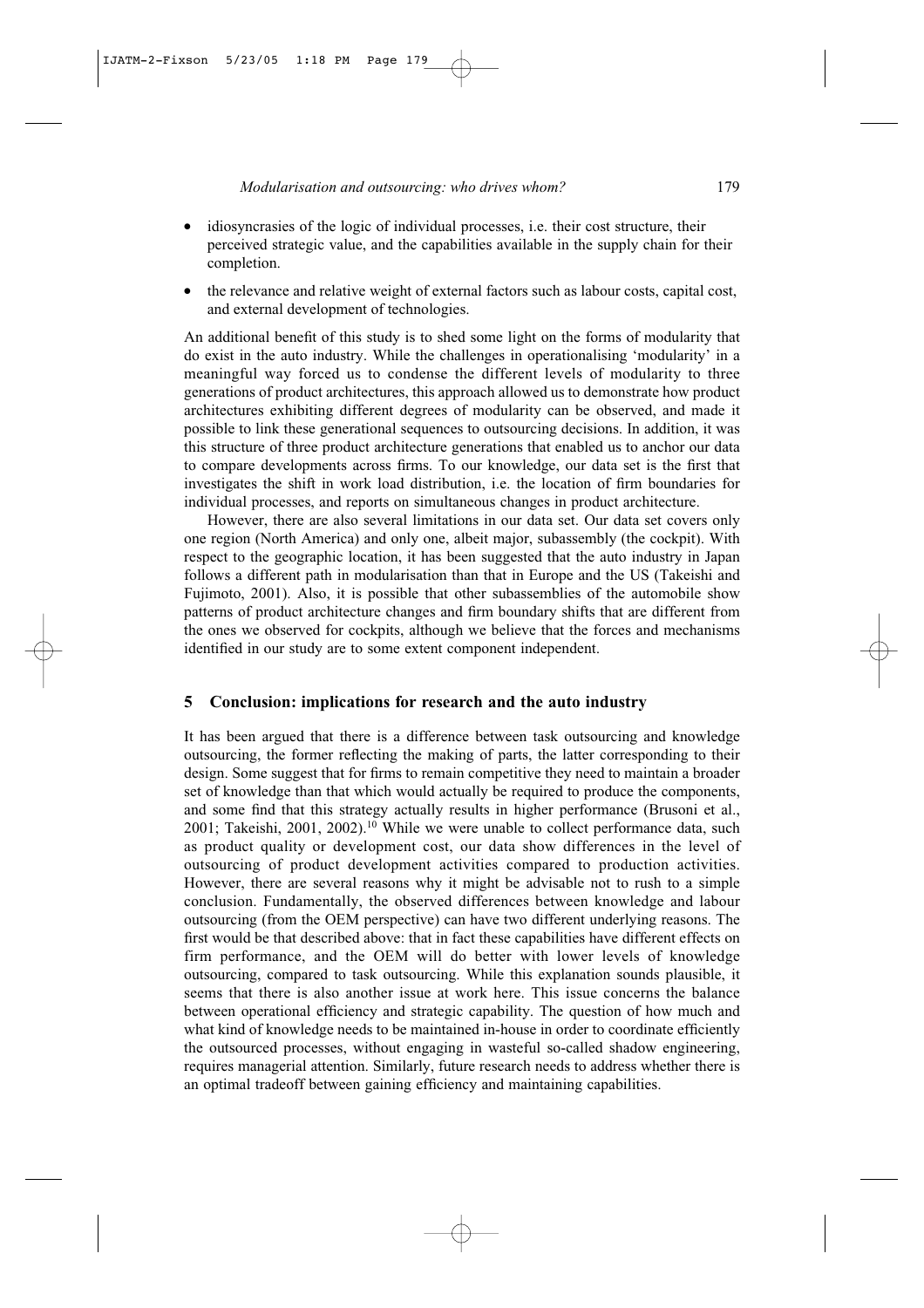The second possible reason would be that there is a time lag between outsourcing of production activities and outsourcing of product development activities, and the difference we observe is simply temporary. In that case we cannot be certain of how much of a larger (and longer) process we have observed with our data set (which covers about a decade). This raises the additional issue of overall process direction. In other words, does the process of product architecture change and outsourcing have to lead to higher levels of modularity and greater shares of work content being outsourced? Or can the process take on the reverse direction? The Sako and Murray framework implies that there is a general direction from integral products and in-house production to modular products with larger portions outsourced, at least for the current day auto industry. For the time frame we observe, our data confirm this direction for the US cockpit industry. On the other hand, Fine's framework of the dynamic double helix suggests that the process will reverse itself and head in the opposite direction once further modularisation proves to be disadvantageous.

It seems to us that there are three items crucial to addressing this question. All three deserve both managerial and research attention. The first item is the time constant. If the auto industry is – in Fine's words – a 'slow clockspeed' industry, we might need to collect data over longer time periods to be able to observe a reversal of the process described above. The second item is the level of analysis. If we look closer at the way we defined our three generations of product architecture, both generations 1 and 2 contained elements of what is generally subsumed under modularisation. This is true as long as the vehicle is the unit of our analysis. The vehicle's architecture becomes more modular. At the same time, however, the cockpit's own architecture seems to become more integral, in particular moving from generation 1 to generation 2. Thus, we conjecture that one possible route for the process reversal is the move to another level of analysis. Finally, the third item worth investigating is whether there are factors associated with particular life cycle stages of a technology that impact on the decisions concerning product architecture and firm boundary.<sup>11</sup>

Finally, an additional aspect beyond the simple distribution efficiency of knowledge and tasks across the supply chain is the dissonance between shifted workload, i.e. responsibility, on one hand and delegated decision authority, i.e. sourcing authority, on the other that we observed in our data. Anecdotal evidence collected in the interviews points to the detrimental effects this incongruity has on the combined OEM-supplier performance. OEM Managers need to be aware that maintaining this level of sourcing control is possibly being paid for by foregoing to tap into the supplier's own innovation potential.

#### **Acknowledgements**

The authors wish to thank the International Motor Vehicle Program (IMVP) at MIT and the Japan Technology Management Program (JTMP) at the University of Michigan for research support. We also thank the anonymous reviewers for their helpful comments.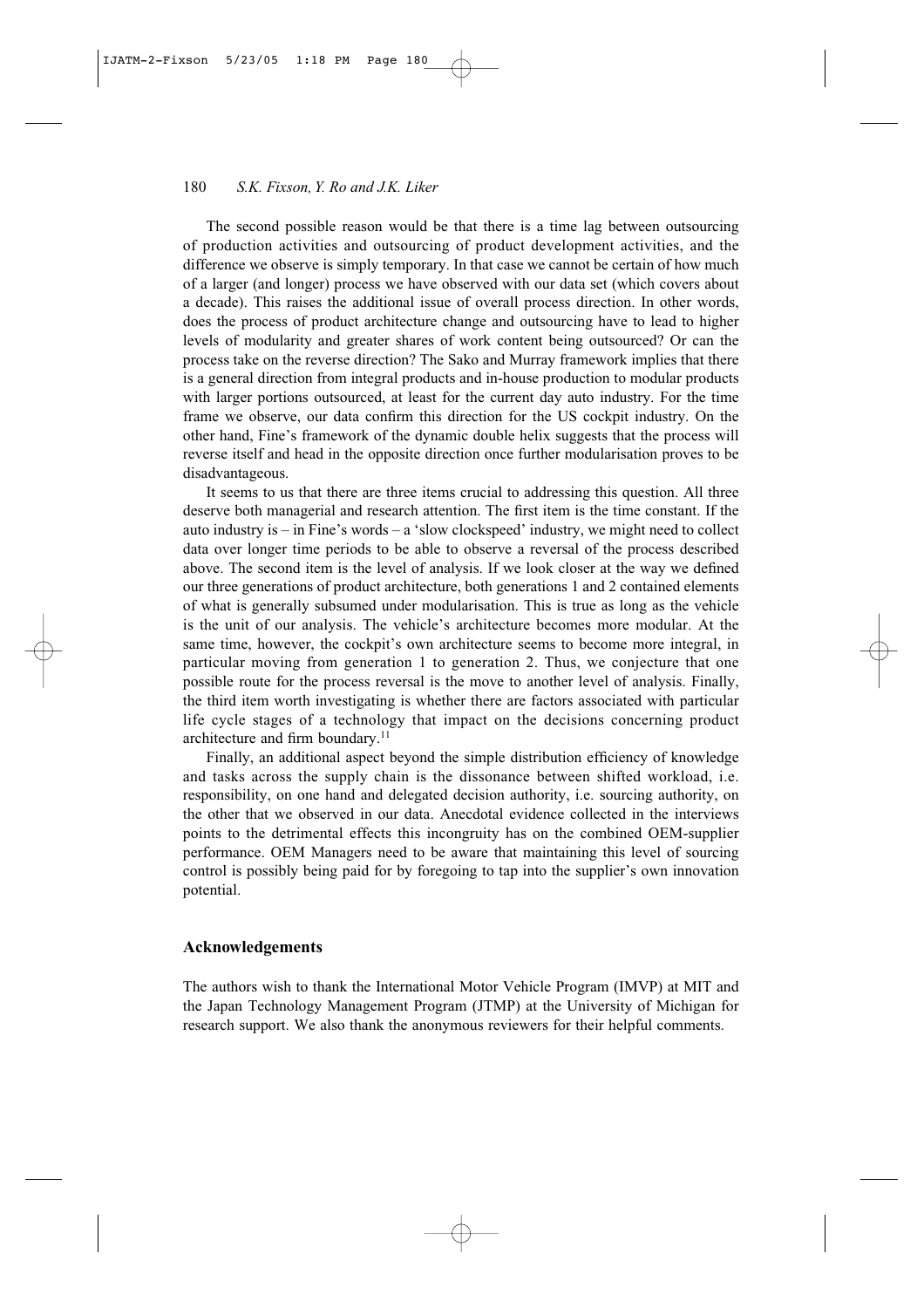#### **References**

- Afuah, A.N. (2001) 'Dynamic boundaries of the firm: are firms better off being vertically integrated in the face of a technological change?', *Academy of Management Journal*, Vol. 44, No. 6, pp.1211–1228).
- Baldwin, C.Y. and Clark, K.B. (2000) *Design Rules. Volume 1: The Power of Modularity*, Cambridge, MA: MIT Press.
- Baldwin, C.Y. and Clark, K.B. (2003) *Where Do Transactions Come From? A Perspective from Engineering Design*, Paper presented at the Saint-Gobain Centre for Economic Research, Paris, France.
- Brusoni, S., Prencipe, A. and Pavitt, K. (2001) 'Knowledge specialization, organizational coupling, and the boundaries of the firm: Why do firms know more than they make?', *Administrative Science Quarterly*, Vol. 46, No. 4, pp.597–621).
- Chesbrough, H.W. and Kusunoki, K. (1999) 'The modularity trap: innovation, technology phase shifts, and the resulting limits of virtual organizations', in I. Nonaka, and D.J. Teece (Eds) *Managing Industrial Knowledge – Creation, Transfer and Utilization*, London: Sage Publications, pp.202–230.
- Christensen, C.M. and Raynor, M.E. (2003) *The Innovator's Solution Creating and Sustaining Successful Growth*, Boston, MA: Harvard Business School Press.
- Coase, R.H. (1937) 'The nature of the firm', *Economica*, Vol. 4, No. 16, pp.386–405.
- Fine, C.H. (1998) *Clockspeed Winning Industry Control in the Age of Temporary Advantage*, Reading, MA: Perseus Books.
- Fine, C.H. and Whitney, D.E. (1996) *Is the Make-Buy Decision Process a Core Competence?*, Cambridge, MA: Sloan School of Management, Massachusetts Institute of Technology, pp.1–32.
- Fixson, S.K. (2003) 'The multiple faces of modularity a literature analysis of a product concept for assembled hardware products', *Technical Report 03-05*, Ann Arbor, MI: Industrial & Operations Engineering, University of Michigan, pp.1–87.
- Galvin, P. (1999) 'Product modularity, information structures and the diffusion of innovation', *International Journal of Technology Management*, Vol. 17, No. 5, pp.467–479.
- Gulati, R.K. and Eppinger, S.D. (1996) 'The coupling of product architecture and organizational structure decisions', *Working Paper 3906-96*, Cambridge, MA: MIT Sloan School of Management.
- Henderson, R.M. and Clark, K.B. (1990) 'Architectural innovation: the reconfiguration of existing product technologies and the failure of established firms', *Administrative Science Quarterly*, Vol. 35, pp.9–30.
- Hoetker, G. (2003) *Do Modular Products lead to Modular Organizations?*, Champaign, IL: University of Illinois at Urbana-Champaign, pp.1–40.
- Holmstrom, B. and Roberts, J. (1998) 'The boundaries of the firm revisited', *Journal of Economic Perspectives*, Vol. 12, No. 4, pp.73–94.
- Kamrani, A.K. and Salhieh, S.E.M. (2002) *Product Design for Modularity*, 2nd edition, Norwell, MA: Kluwer Academic Publishers.
- Kraemer, K. and Dedrick, J. (2001) 'Dell computer: using e-commerce to support the virtual company', Center for Research on Information Technology and Organizations, University of California at Irvine.
- Kusiak, A. (1999) *Engineering Design: Products, Processes, and Systems*, San Diego, CA: Academic Press.
- Pahl, G. and Beitz, W. (1996) *Engineering Design A Systematic Approach*, London: Springer.
- Pisano, G.P. (1990) 'The R&D boundaries of the firm: an empirical analysis' *Administrative Science Quarterly*, Vol. 35, No. 1, pp.153–176.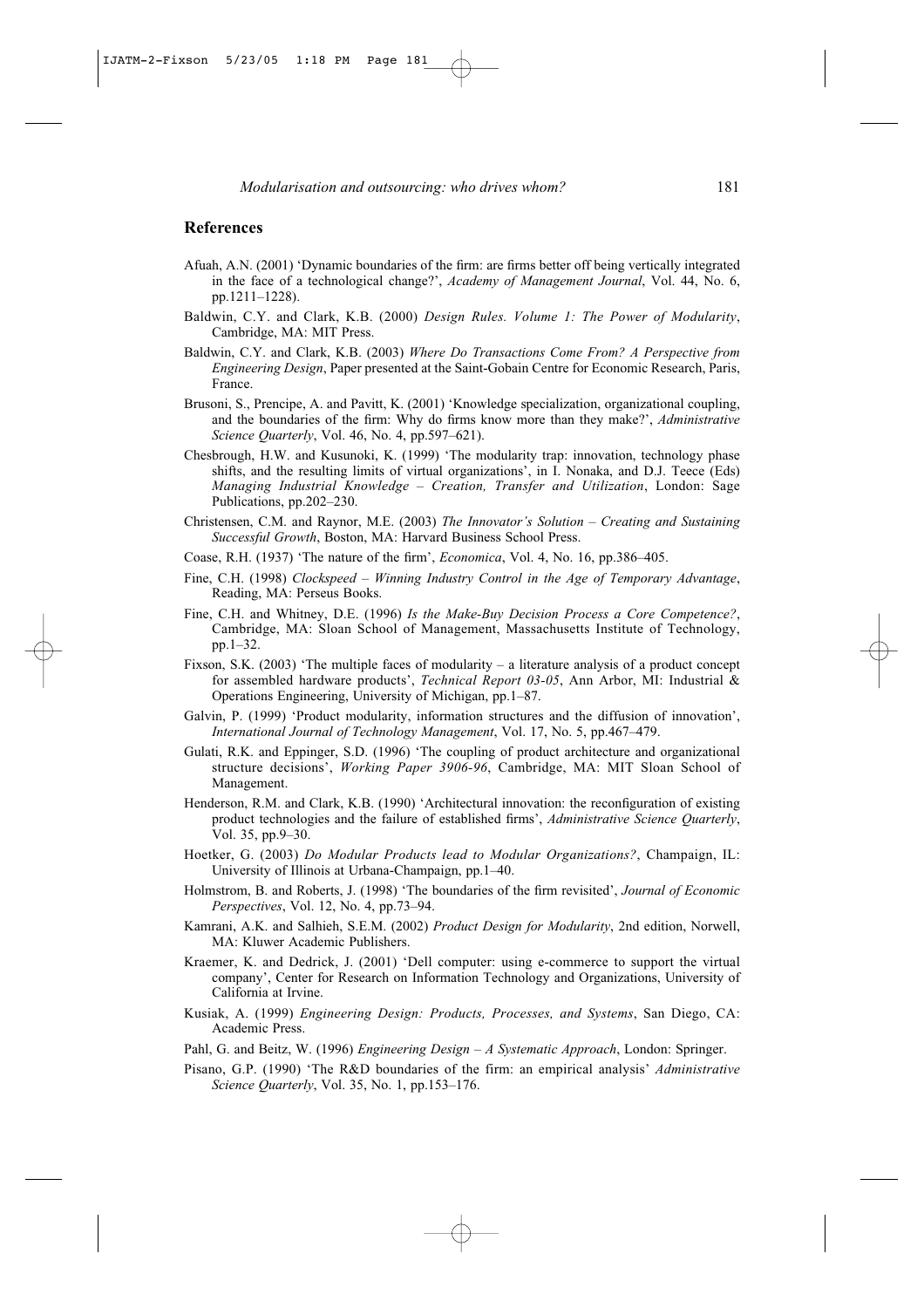- Sako, M. (2004) 'Modularity and outsourcing: the nature of co-evolution of product architecture and organisation architecture in the global auto industry', in A. Prencipe, A. Davies, and M. Hobday (Eds) *The Business of Systems Integration*, Oxford, UK: Oxford University Press.
- Sako, M. and Murray, F. (1999) 'Modules in design, production and use: implications for the global auto industry', *IMVP Annual Sponsors Meeting*, Cambridge, MA, pp.1–32.
- Sanchez, R. and Mahoney, J.T. (1996) 'Modularity, flexibility, and knowledge management in product and organization design', *Strategic Management Journal*, Vol. 17, Winter Special Issue, pp.63–76.
- Schilling, M.A. (2000) 'Towards a general modular systems theory and its application to interfirm product modularity', *Academy of Management Review*, Vol. 25, No. 2, pp.312–334.
- Schilling, M.A. and Steensma, H.K. (2002) 'Disentangling the theories of firm boundaries: a path model and empirical test', *Organization Science*, Vol. 13, No. 4, pp.387–401.
- Takeishi, A. (2001) 'Bridging inter- and intra-firm boundaries: management of supplier involvement in automobile product development', *Strategic Management Journal*, Vol. 22, pp.403–433.
- Takeishi, A. (2002) 'Knowledge partitioning in the interfirm division of labour: the case of automotive product development', *Organization Science*, Vol. 13, No. 3, pp.321–338.
- Takeishi, A. and Fujimoto, T. (2001) 'Modularisation in the auto industry: interlinked multiple hierarchies of product, production, and supplier systems', *International Journal of Automotive Technology and Management*, Vol. 1, No. 4, pp.379–396.
- Ulrich, K.T. and Eppinger, S.D. (2000) *Product Design and Development*, 2nd edition, Boston, MA: McGraw-Hill.
- Williamson, O.E. (1985) *The Economic Institutions of Capitalism: Firms, Markets, Relational Contracting*, New York: Free Press.

#### **Notes**

- <sup>1</sup> Parts of this paper have been presented at the Annual INFORMS meeting in Atlanta, GA, USA, October 19–22, 2003, and the Annual Academy of Management meeting in New Orleans, LA, USA, August 3–6, 2004.
- <sup>2</sup> In his essay on the nature of the firm Coase writes: 'Outside the firm, price movements direct production, which is coordinated through a series of exchange transactions on the market. Within a firm, these market transactions are eliminated and in place of the complicated market structure with exchange transactions is substituted the entrepreneur-coordinator who directs production. It is clear that these are alternative methods of organising production. Yet, having regard to the fact that if production is regulated by price movements, production could be carried on without any organisation at all, well might we ask, why is there any organization?' (Coase, 1937, p.388).
- The paper is based on a study we conducted in Summer/Fall 2003.
- Economics and management literature streams diverge slightly in the perspective from which they study this issue. Economists typically view the locus of the firm boundary as an abstract decision for the firm, whereas management scholars often use the term 'make-or-buy' to signal the individual firm's decision problem that occurs for each actual product and component. For the economists' viewpoint, see, for example, Williamson (1985) or Holmstrom and Roberts (1998); for the management perspective see for example, Pisano (1990) or Fine and Whitney (1996).
- <sup>5</sup> While Gulati and Eppinger (1996) make this argument with respect to intrafirm structures, Takeishi and Fujimoto (2001) make a similar argument for the interim case.
- Five of the companies in our data set are suppliers, one is an OEM. Confidentiality concerns made it impossible to collect data from supply chain partners on the *same* project. However, the data we collected show – using some of the controls – fairly consistent results. This included the data set from the OEM, with the small deviation of portraying the OEM as shouldering a slightly higher work load than that which the suppliers would agree on.